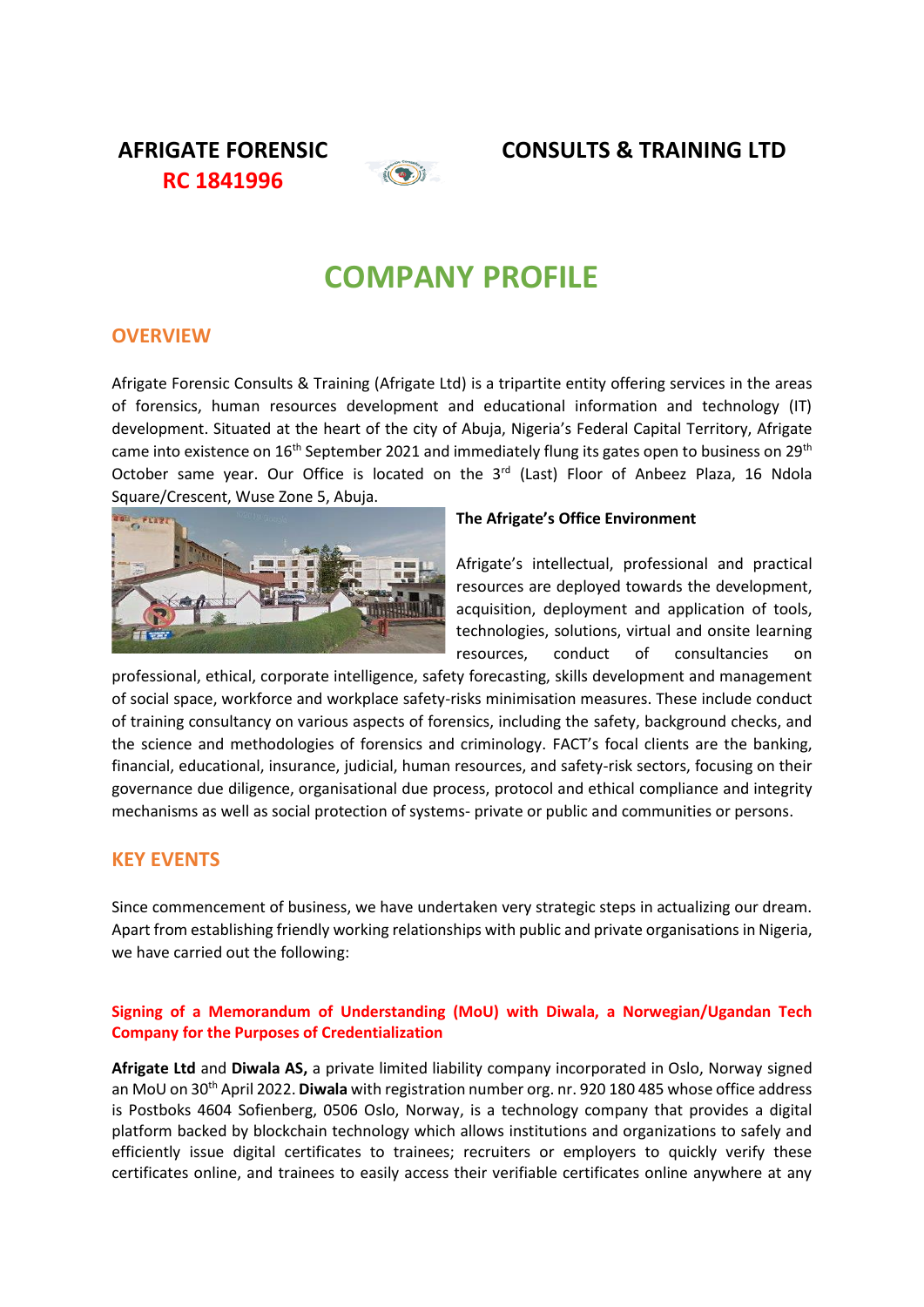time whether or not they have smartphones. The signing of Distributorship Partnership MoU was initiated by Diwala's Africa Office in Uganda. One of Afrigate's Consulting Advisors, Prof. Lina Zuluaga of George Washington University, Washington DC, referred us to Diwala. Together, we aspire to promote digitalization and credentialization of documents thereby deepening the culture of seamless, safe and secure digital-based transactions, processes and operations across the globe. We at Afrigate Ltd are pleased to work with Diwala on this partnership.

# **Hosting a Basic Social Safety and Human Security Intelligence Skills and Reporting Training Course (April 4-6, 2022)**

The training course was inspired by the need to engage all stakeholders in the safety, environmental, security and intelligence community in promoting a consciousness of the goings on in communities and workplace environments. The **3-day course** aimed at indexing and promoting social, community and personal safety and national development. Participants were drawn from a wide range of fields, such as social and environmental safety institutions. The course was delivered by internationallyacclaimed speakers, made of seasoned academics and professional experts. A full report of the training course is available at our website.

#### **Asylum-Seeking Assistance in Canada (February, 2022)**

Afrigate's legal/court-assisted services is expanding. In February 2022, we provided such service to **Hadekel Shams s.e.n.c.r.l./LLP**, Montreal (Quebec), Canada. Afrigate is poised to assist lawyers, advocates, judges, magistrates, prosecutors, defendants, plaintiffs and private individuals with the necessary professional expertise in their effort of resolving disputes in order to get or deliver the justice they deserve or are expected to. Forensic background checks are therefore, a veritable means of attaining this goal.

# **The February 4, 2022 Strategic Stakeholders' Sensitization Workshop in Collaboration with the National Institute of Police Studies (NIPS)**

Afrigate Ltd and NIPS Abuja jointly hosted this very crucial sensitization workshop. This came on the heels of the increasing devastations occasioned by the covid-19 pandemic, forcing alternative strategies not only on coping with work (from home) but due to how criminality has taken new dimensions and forms in various states. Various parts of the world are affected differently and the responses to the pandemic also vary from jurisdiction to jurisdiction. Nonetheless, collaborating entities all agreed that cybercrimes and global terrorism are the unrelenting threats to businesses, countries and institutions today. The world has continued to limp in the attempt to finding sustaining solutions to the issues of terrorist attacks and counter-terrorism measures. This calls for sincere collaborative efforts based on well-designed intelligence sharing plans all around the world. Participants were drawn from the National Drug Law Enforcement Agency (NDLEA), NIPS, Federal Ministry of Justice, universities and civil society organisations (CSOs), among others.

## **Hosting the International Conference on Africa Safety Escalation Strategy (ASESC) 2021**

The conference converged participants, scholars, business owners and administrators from across the globe, physically and virtually. Speakers and commentators made critical inputs on the theme of the conference, addressing issues of food security, forensic examination of gender and development, governance, agriculture, IT, cybercrime and Africa's coping skills, among others. Participants were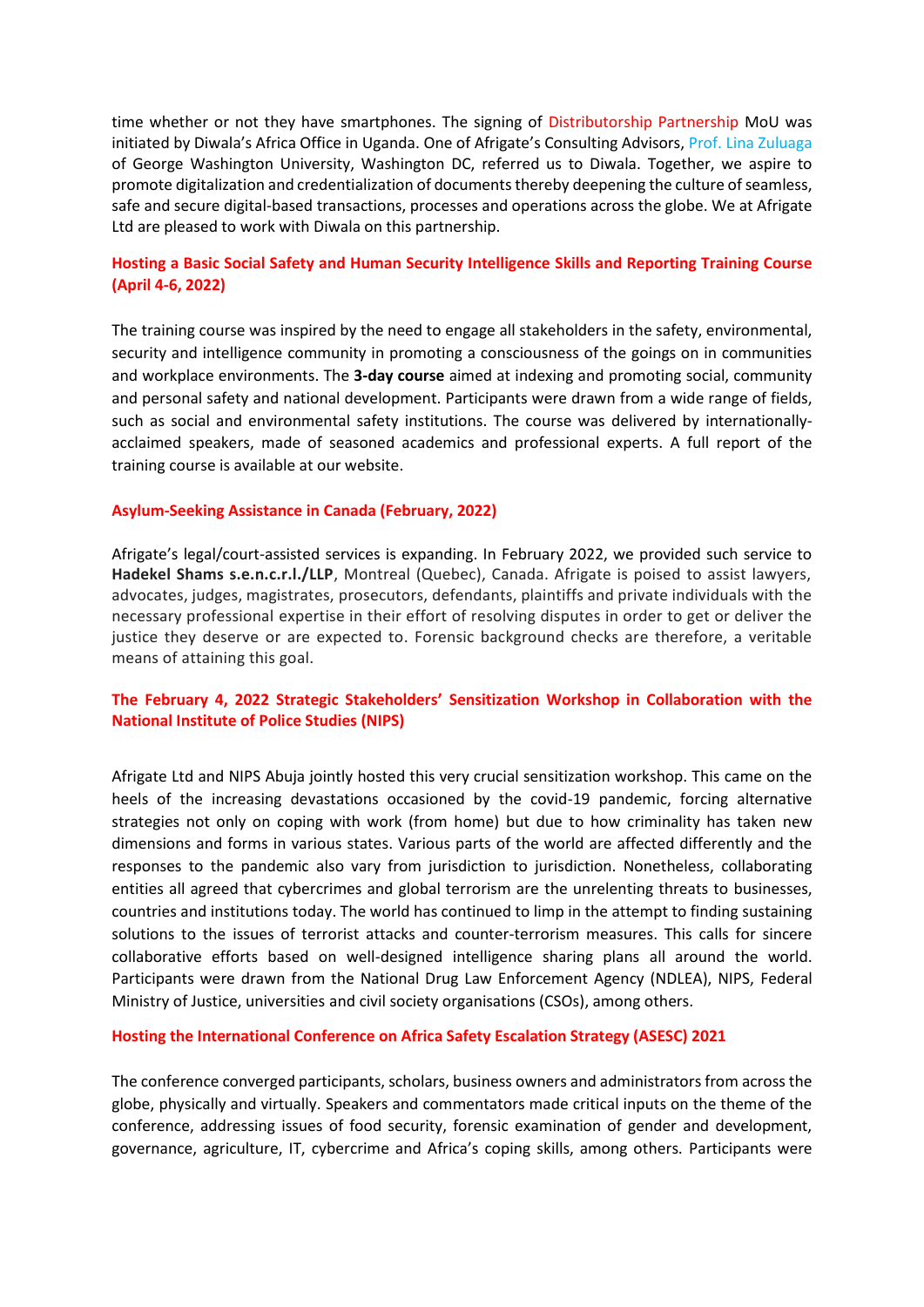drawn from Canada, South Africa, UK, United States and Nigeria. The conference lasted between 13 & 14 December, 2021 with virtual certificate of participation issued to all participants and presenters.

## **Partnership Training with JJTC Consulting and IICFIP**

This was **4-day** practical training covered DNA evidence, crime scene investigation, fingerprint evidence and questioned document examination. It was an opportunity to provide hands-on experiences for trainees who were drawn from various sections of the public and private services with facilitators coming from Nigeria and Ghana.

#### **The unveiling of the Office Complex**

The official unveiling of the registered Office of Afrigate Ltd took place on October 29<sup>th</sup>, 2021. The cutting of the tape was performed by a distinguished Professor of Police Studies and Director-General of the National Institute of Police Studies (NIPS), Life camp, Abuja-Nigeria, Prof. Olu Ogunsakin. He was assisted by a number of friendly experts in various fields of research and development training, such as Rev'd John Kalma and Dr. Musa Babawo, among others. Goodwill messages at the occasion were received from the Country Director of IICFIP, Dr. Stacy Ann Nwodo, the National Vice-President of IICFIP Nigeria and President of International Academy of Forensics, Dr. Damilola Fagboro and Brigadier-General Chima Ekeator, Nigerian Army (NA), among others.



**A cross-section of participants at the official unveiling of the FACT Office (Prof. Olu Ogunsakin is 2nd from the right-hand side of your screen.**

# **CONSULTING ADVISORS**

The achievements of Afrigate Ltd, present or future, is anchored on the tremendous encouragement, inputs and support of her cream of Consulting Advisors. They are carefully chosen to foster a sense of confidence in us, because of their established positions and professional experiences. Meet our Consulting Advisors.

#### **Professor Emeritus Esosa Bob Osaze**



Professor Emeritus Bob-Osaze taught at the Ahmadu Bello University, Zaria, Nigeria between 1973 and 1983 and joined the University of Benin, Benin City in 1983 and became a Professor of Finance and Emerging Capital Markets in 1987. He wasthe United Bank for Africa (UBA) Plc Professor of Finance, Ahmadu Bello University, Zaria, 1991 – 1993; The Stock Exchange Professor of Capital Markets, University of Benin, 2009 – 2013; and Emeritus Professor, University

of Benin, 2019 to date.

He has been Dean of the Faculty of Management Sciences (2006-2010) and Dean of the School of Postgraduate Studies (2011-2015) of the University of Benin. It was on his latter position that we met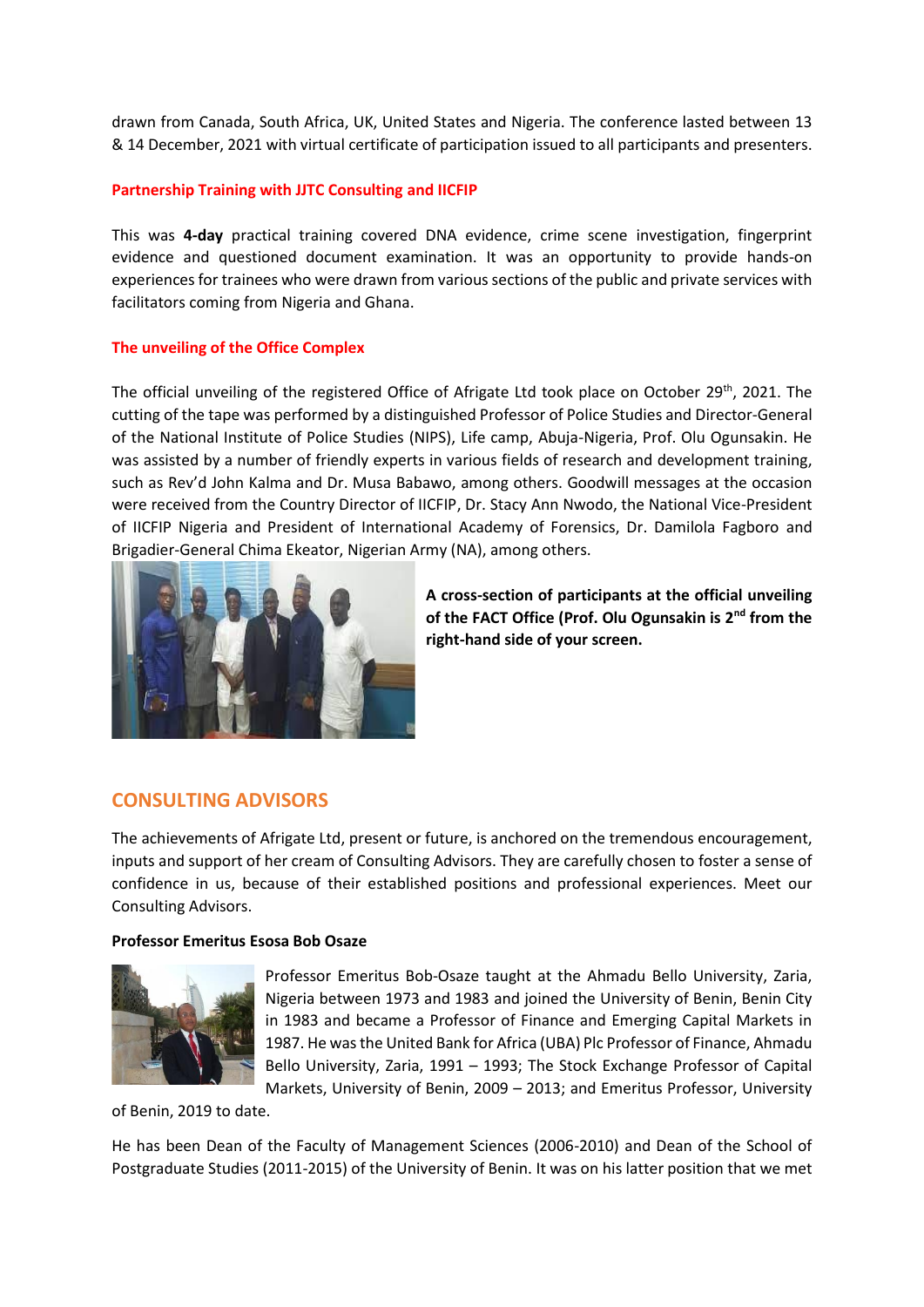at the Federal University of Technology, Akure (FUTA) at a Committee of Deans of Schools of Postgraduate Studies (CDPSPS) in Nigerian Universities Meeting that he sowed the seed of forensic professional skills in me. He is the brains behind the adventure and results we are seeing today.

#### **Prof. Sola Akinrinade**



Prof. Sola Akinrinade is the pioneer Vice-Chancellor of Osun State University Nigeria and pioneer Provost of the Anti-Corruption Academy of Nigeria (ACAN)- the training arm of the Independent Corrupt Practices and other Related Offences Commission (ICPC). Prof. Sola Akinrinade is an academic, public servant and administrator as well as trainer and Independent Consultant with interest in public policy, higher education, good governance, anti-corruption, ethics and integrity. He teaches

African Diplomatic History and International Relations at the Obafemi Awolowo University.

#### **Prof. Lina Zuluaga**



Dr. Lina Zuluaga is presently at Georgetown University, Washington DC-Baltimore Area. Dr. Lina believes in the transformative power of education and her passion is to connect talent with economic opportunity. She has 18 years of experience bringing innovation to traditional sectors. She has held advisory and managerial positions in the government; news media; international development banking; higher education; and non-profit organizations. Dr. Lina is a recognized leader and a frequent speaker at

international conferences on the connection between education and technology and its impact on economic development, including: the impact of technology in education and the future of jobs.

#### **Prof (Bishop). Emmanuel Musa Jatau**



Prof. Jatau is a strong believer in the people and the Nigerian dream, which encompasses universal quality education, good governance and equity. He is a transformational leader, philanthropist and advocate for change whose life has impacted thousands of other lives both home and abroad; a passionate nationbuilder with traceable antecedents and impacts in uplifting and uniting people, and revered as a truth and peace ambassador. He has had extensive experiences

in research and training across Africa and the rest of the world.

As the Founder & Presiding Bishop of Faithhill Ministry, he is the Founder & President of Faithhill Help Network (FHN) through which he is engaged in oorganising, managing and supervising, and funding philanthropic and community services and aid for the poor, the less privileged, widows, orphans and the disabled in Abuja, states in Nigeria and other African countries.